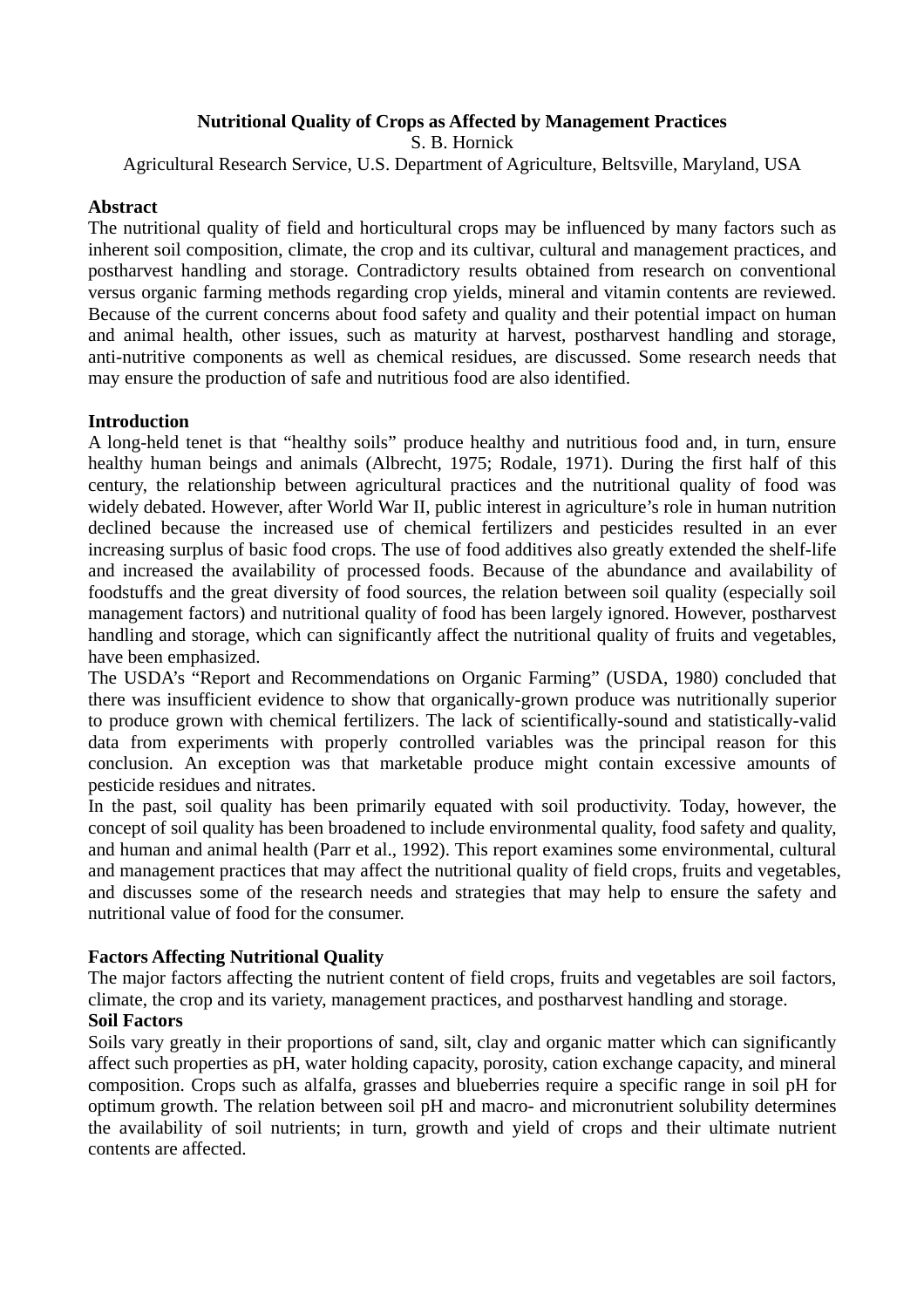## **Climate**

Light intensity, temperature and rainfall interact to affect the nutrient content of plants, and each varies considerably depending on the season and specific growing conditions (Somers and Beeson, 1948). Increases in light intensity can significantly increase the ascorbic acid (Vitamin C) and thiamine (Vitamin  $B_1$ ) contents of vegetables (Harris, 1975). Moreover, stresses exerted by extremes in temperature and water, and nutrient availability (particularly deficiencies) can markedly affect nutrient uptake and growth of crop plants.

## **Crop and Variety**

Various crops differ in their nutrient requirements; i.e., nitrogen-fixing legumes do not require nitrogen fertilizer while cereals, and many vegetable and fruit crops do. Each crop has its own specific macro- and micronutrient requirements for optimum growth and yield. In addition, the nutrient requirements and final nutrient contents of a particular crop can also vary depending on the cultivar. For example, a carrot variety (Beta III) was recently developed that yields 270 mg kg<sup>-1</sup> of beta-carotene, almost three times that of most commercial carrot varieties (Dr. P.W. Simon, Department of Horticulture, University of Wisconsin, Personal Communication). A beta-carotene content of this magnitude could help to alleviate the Vitamin A deficiency that seriously impairs human health in many developing countries. Although the development of exotic cultivars offers great potential for enhancing the nutritional quality of crops, the situation is further complicated by soil, climatic factors and site specific considerations.

Lantz et al. (1958) reported that local growing conditions can affect the protein content of several varieties of dried beans (Table 1). Salunkhe and Desai (1988) found that the ascorbic acid and carotenoid levels of a variety of vegetables grown at six geographic locations varied significantly. Nevertheless, they concluded that "because plant foods are widely distributed from the point of growth, local growing and cultural conditions do not have any impact on the occurrence of specific nutrients in vegetables sold in supermarkets." This conclusion may not be valid for vegetables that are grown largely in household gardens, or on farms close to local markets.

|                 | <b>Location</b>                     |                             |                                            |             |
|-----------------|-------------------------------------|-----------------------------|--------------------------------------------|-------------|
| <b>Cultivar</b> | <b>Deming</b><br>$(4300 \text{ft})$ | <b>Estancia</b><br>(6000ft) | <b>State College</b><br>$(4000 \text{ft})$ | <b>Mean</b> |
| 295             | 20.0                                | 30.8                        | 22.8                                       | 24.5        |
| 641             | 20.9                                | 32.1                        | 24.8                                       | 25.9        |
| 'Michelite'     | 23.8                                | 34.4                        | 25.7                                       | 28.0        |
| 'Red Mexican'   | 19.9                                | 29.0                        | 22.5                                       | 23.9        |
| 2374            | 19.9                                | 30.9                        | 24.4                                       | 25.1        |
| 2534            | 20.0                                | 29.9                        | 26.2                                       | 25.4        |
| 'Calico'        | 19.8                                | 30.1                        | 23.9                                       | 24.4        |
| <b>Mean</b>     | 20.4                                | 30.9                        | 24.3                                       | 25.2        |

### **Table 1. Effect of Cultivar and Location on Percent Protein of Dried Beans (Lantz et al., 1958).**

### **Management Practices**

After World War II, U.S. agriculture shifted from mixed crop/livestock systems toward specialized cash grain production farming. In recent decades, most livestock have been confined to commercial feedlots. As a result, the use of animal manures and crop rotations to maintain soil tilth and fertility was abandoned on many farms, and large inputs of chemical fertilizers and pesticides were necessary to maintain acceptable crop yields (Power and Follett, 1987). Primary emphasis was placed on the development of crop varieties with maximum yield potential.

Without crop rotations, animal manures, and adequate crop residues, it is virtually impossible to protect soils in monoculture systems from extensive degradation through wind and water erosion, nutrient runoff, and organic matter depletion. Consequently, many of our agricultural soils have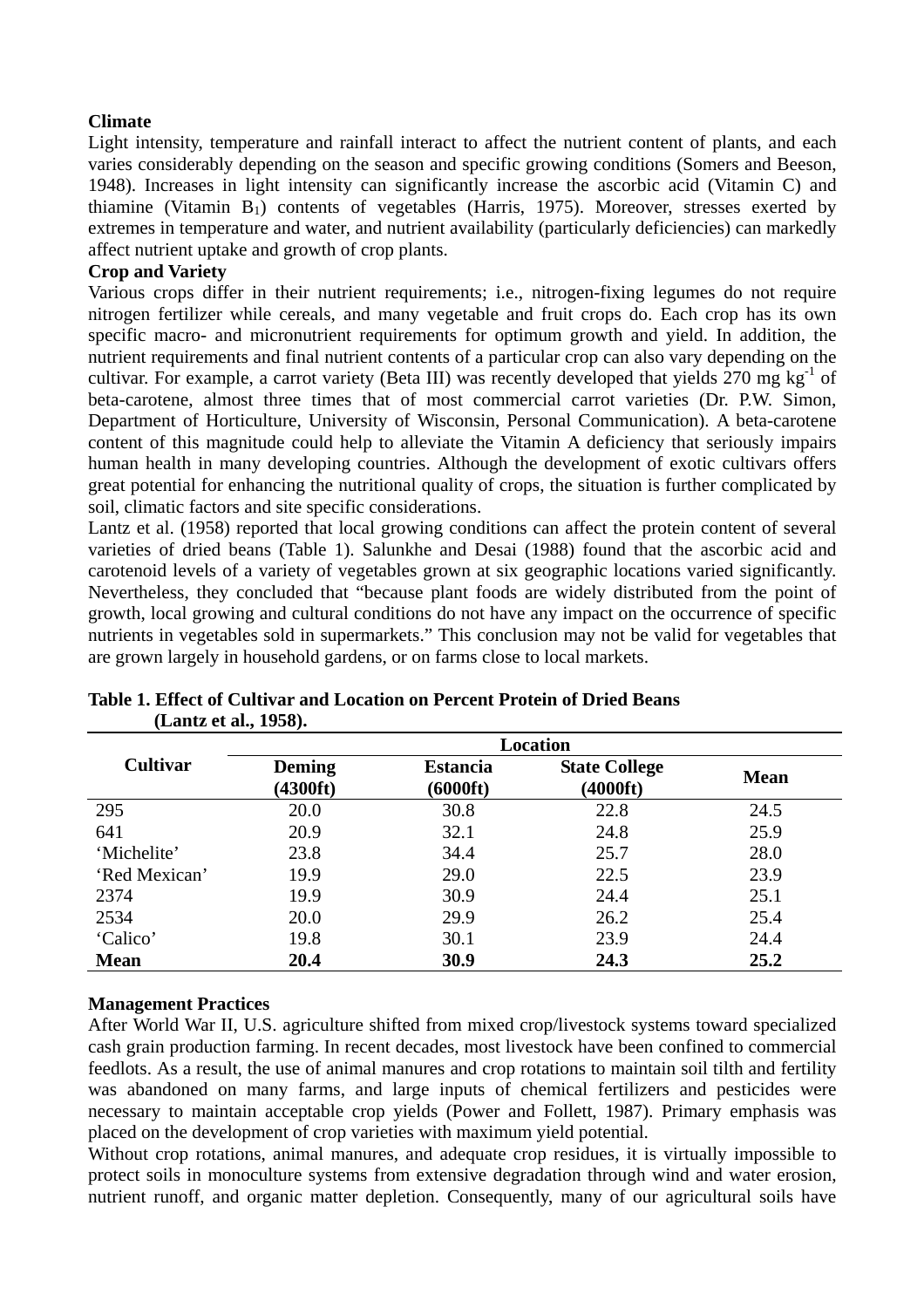declined in tilth, fertility and productivity (Hornick and Parr, 1987). Moreover, environmentalists and consumers have become increasingly concerned about groundwater pollution by agricultural chemicals, and the effects of those chemicals on food safety and quality. Because of these concerns, there is a growing interest in shifting from high-chemical input systems and monocultures to low-chemical input systems through alternative practices including crop rotations, integrated pest management, and conservation tillage (National Research Council, 1989).

Such changes in agricultural chemical and management practices are likely to affect the crop nutrient content. For example, increased applications of nitrogen fertilizer often increase the yield and protein content of barley, wheat, and rye, but may not increase protein quality (Rendig, 1984). The ratio of essential amino acids (those that the body cannot synthesize) to non-essential amino acids decreased with increased nitrogen application, thereby lowering protein quality. With oats and corn, increased use of nitrogen fertilizer resulted in greater amounts of total protein but the ratio of essential to non-essential amino acids was about the same. These results indicate that changes in nitrogen inputs can affect not only the protein content of some crops but also protein quality.

### **Maturity, Postharvest Handling and Storage**

Variety selection, and postharvest handling and storage have received considerable attention. An important consideration is the maturity of each crop at harvest. A review by Kader (1987) showed that apples and apricots picked green contained no ascorbic acid; however, if they were picked either half ripe or fully ripe, the amount of ascorbic acid increased to approximately 18 and 60 mg per 100 g fresh weight, respectively. Peaches responded similarly to apples, but green mangoes contained 60 mg of ascorbic acid per 100 g fresh weight that decreased to 14 mg when the fruit ripened.

During postharvest handling of crops, temperature and humidity can have major effects. Some nutrients, such as ascorbic acid, are especially heat sensitive. For example, kale kept for 2 days at  $21^{\circ}$ C under humid conditions lost 60 percent of its ascorbic acid compared with storage at  $0^{\circ}$ C. Under low humidity, the loss increased to 89 percent (Kader, 1987). Likewise, nutrient losses also occur during storage of crops such as potatoes even at optimum temperature and humidity (Kader, 1987; Knorr and Vogtmann, 1983; Linder, 1985). Potatoes can lose 60 to 70 percent of their ascorbic acid in storage, whereas losses in riboflavin and niacin are minimal even after 240 days in storage (Kader, 1987).

| <b>Vitamin</b>   | <b>Changes in Vitamin Content</b> |                            |  |
|------------------|-----------------------------------|----------------------------|--|
|                  | <b>Losses Caused By</b>           | <b>Increases Caused By</b> |  |
| Tocopherol       | Oxidation                         |                            |  |
| Ascorbic acid    | Oxidation                         | Heat and light             |  |
| Vitamin A        | Oxidation                         | Heat and light             |  |
| Carotene         | Oxidation                         | Heat and light             |  |
| Vitamin D        | Oxidation                         | Heat and light             |  |
| Thiamin          | Oxidation                         | Alkalinity                 |  |
| Riboflavin       | Light                             | Alkalinity                 |  |
| Pyridoxine       | Light                             | Alkalinity                 |  |
| Vitamin K        | Light                             | Alkalinity                 |  |
| Folic acid       | Light and heat                    |                            |  |
| <b>Biotin</b>    | Alkalinity                        |                            |  |
| Pantothenic acid | Alkalinity and acidity            | Heat                       |  |
| Niacin           | Heat stable but leachable         | -                          |  |

### **Table 2. Changes in Vitamin Content Caused by Physical Factors (Dietz and Erdman, 1989).**

Some physical factors that can lead to changes in specific vitamins are shown in Table 2 (Dietz and Erdman, 1989). Some vitamins, such as ascorbic acid and folic acid, are sensitive to heat and can be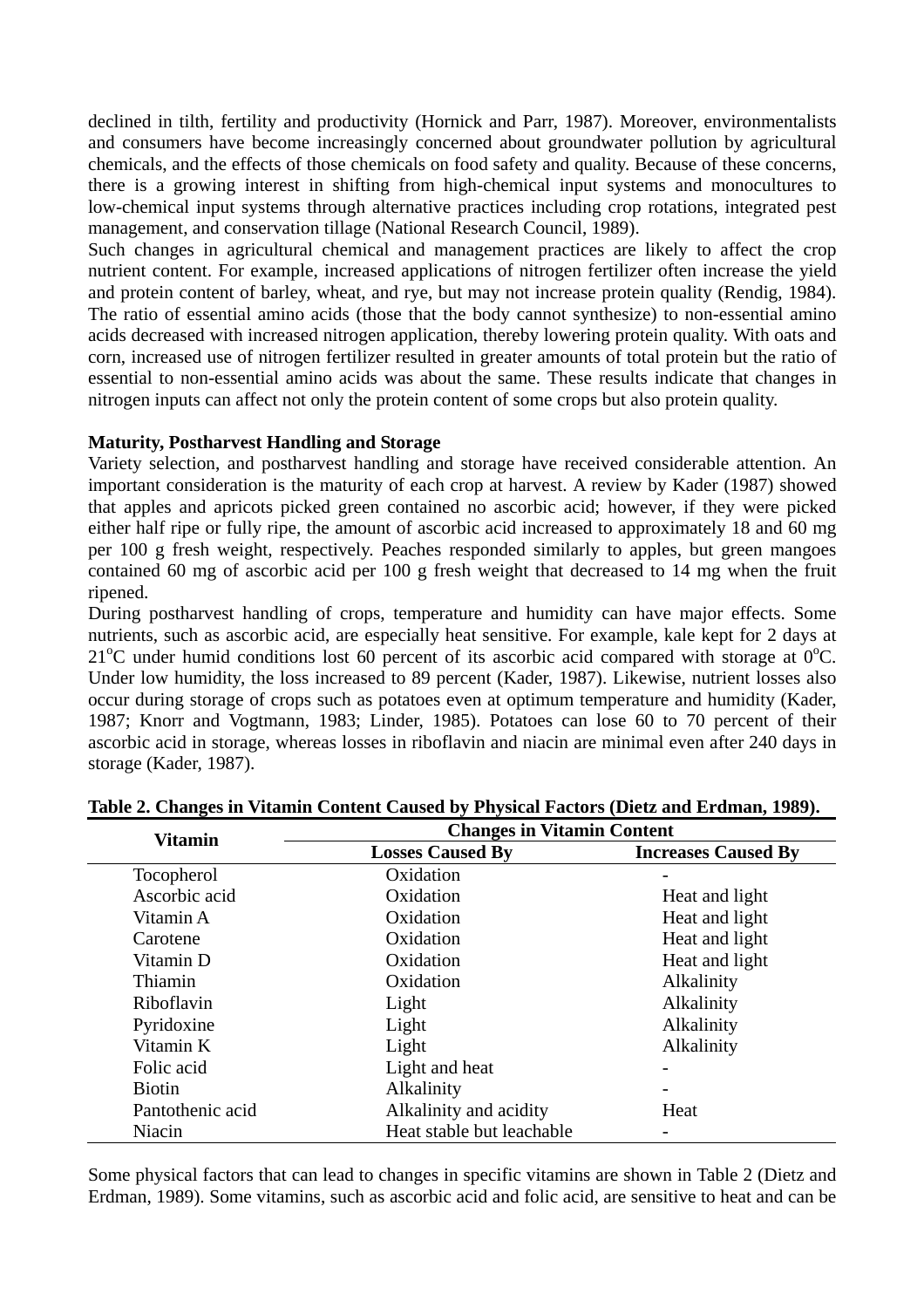rapidly degraded during transport, storage and processing. Because major nutrient losses can occur in postharvest handling and processing, it is important that crops be consumed or processed immediately after harvest, or transported and stored at optimum temperature and humidity.

### **Pesticides and Other Crop Contaminants**

Some crops, such as legumes, root crops, beans, cruciferous vegetables and cassava, can contain anti-nutritional factors such as protease inhibitors, lectins, goiterogens, and cyanogens. Fortunately, these components are usually destroyed before consumption by moist heat during cooking (House and Welch, 1984; Dietz and Erdman, 1989). Other contaminants, such as mycotoxins and nitrates, can cause severe problems (Clancy, 1986). Aflatoxin (a specific mycotoxin) is a powerful carcinogen that is produced by a fungus (*Aspergillus flavus*) in corn grain, peanuts, and cottonseed when these crops are grown under stress from high temperature and moisture deficit. Nitrates ingested in food and water by infants can cause methemoglobinemia upon conversion to nitrites, and they can be further transformed into carcinogenic nitrosamines.

Consumers are increasingly concerned about the use of chemicals, including pesticides and preservatives, in growing and processing food crops. Some residual pesticides pose greater health risks for certain segments of our population, including the sick, the elderly and the children. For example, children need more food per unit of body weight than adults; therefore, exposure to harmful substances is greater because of both the greater intake and the longer lifetime exposure (Thonney and Bisogni, 1989; National Research Council, 1993).

### **Organic and Conventional Fertilizers**

The fertilizer value of organic soil amendments must also be considered. For example, the average percentage composition of N, P and K in cattle manure is 1.9, 0.6 and 1.4, respectively. The average values of N, P and K for swine manure are 2.8, 1.3 and 1.2, and for poultry manure are 3.8, 1.9 and 1.8. All of these values are subject to considerable variation (Parr and Colacicco, 1987). Similarly, the average N, P, and K contents for such materials as alfalfa hay (2.5, 0.5, 2.1), grain straw (0.6, 0.2, 1.1), soybean meal (7.0, 1.2, 1.5) and bone meal (4.0, 23.0, 0.0) vary with cultural, management and processing factors (Maga, 1983). Therefore, recycling of these materials to soil as biofertilizers and soil conditioners can lead to considerable differences in crop response.

| <b>Reference</b>        | Crop                    | <b>Organic Treatment Effect</b> |
|-------------------------|-------------------------|---------------------------------|
| Hansen (1981)           | potatoes, carrots       |                                 |
|                         | beet roots, kale        |                                 |
| Haworth (1961)          | potatoes, cabbage       | $^+$                            |
| Kansal et al. (1981)    | spinach                 |                                 |
| Keipert et al. (1991)   | apples, beets, carrots  |                                 |
|                         | spinach, leeks, cabbage |                                 |
| Lairon et al. $(1984)$  | lettuce                 |                                 |
| Lockeretz et al. (1984) | corn, wheat, soybeans   |                                 |
|                         | oats, hay               |                                 |
| Nilsson (1979)          | carrots, leeks          |                                 |
|                         | cabbage                 |                                 |
| Peavy and Greig (1972)  | spinach                 |                                 |
| Schuphan (1972, 1974)   | leafy vegetables        |                                 |
| Svec et al. (1976)      | lettuce, tomato, pepper |                                 |
|                         | peas, onion, potato     |                                 |
| <b>USDA.</b> (1980)     | wheat, corn             |                                 |
|                         | oats                    | 0                               |
|                         | soybeans                | $^+$                            |

|  | Table 3. Effect of Organic Fertilizer Relative to Chemical Fertilizer on Crop Yield. |  |
|--|--------------------------------------------------------------------------------------|--|
|--|--------------------------------------------------------------------------------------|--|

 $10 =$  no effect;  $+$  = positive effect;  $-$  = not tested.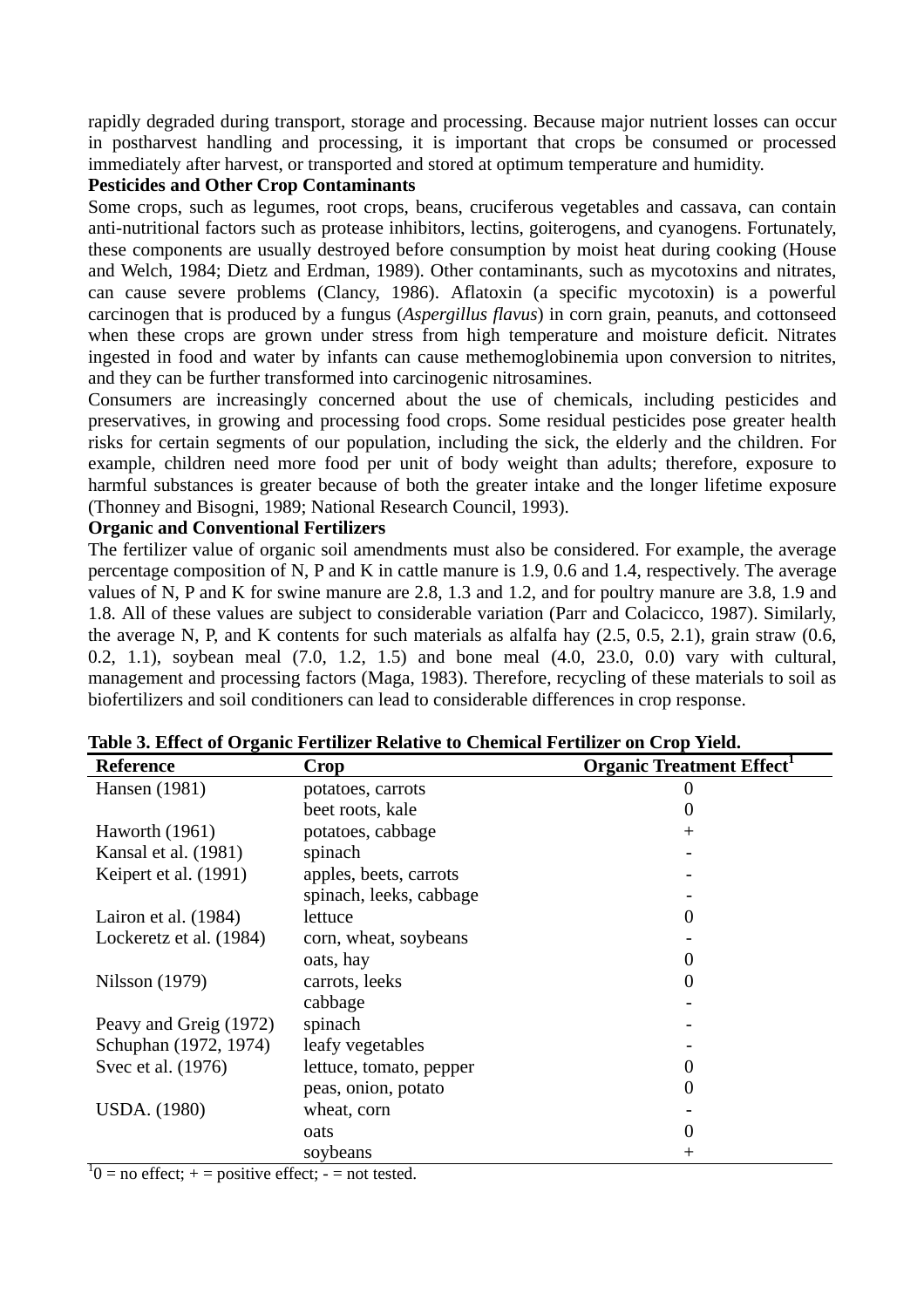Knorr and Vogtmann (1983) showed that crop variety, type of compost, and fertilizer level affected the yield of spinach although there was no predictable pattern between the source of fertilizer and crop variety. A summary of the effect of organic fertilizers on crop yields as compared with chemical fertilizers is reported in Table 3. Because of wide differences in crop varieties, soils, and agroclimatic conditions, caution must be exercised in concluding that one source of fertilizer is superior to another with regard to yield. A good example of how studies of organic vs. chemical fertilizers can be confounded by unequal fertilizer levels, not only between years but also within and between treatments, is shown in Table 4. Obviously, it is impossible to make valid comparisons between organic and chemical sources of N, P, and K in such treatments.

|                                  |             | <b>Nutrients Added</b>    |          |
|----------------------------------|-------------|---------------------------|----------|
| <b>Amendments</b>                | N           | $P_2O_5$                  | $K_2O$   |
|                                  |             | (kg/1000 m <sup>2</sup> ) |          |
| Organic Plot - 1972              |             |                           |          |
| Dairy cattle manure              | 1.83        | 1.10                      | 1.83     |
| Cottonseed meal                  | 14.64       | 6.10                      | 4.15     |
| Blood meal                       | 5.86        | 0.73                      | 0.28     |
| 1972 Total                       | 22.33       | 7.93                      | 6.26     |
| Organic $Plot - 1973$            |             |                           |          |
| 1972 additions plus:             |             |                           |          |
| Rock phosphate                   | $\theta$    | 48.82                     | $\theta$ |
| Dairy cattle manure (mid-season) | 0.91        | 0.55                      | 0.92     |
| 1973 Total                       | 23.24       | 57.30                     | 7.18     |
| Conventional Plot - 1972         |             |                           |          |
| 5-10-10 fertilizer               | 12.20       | 24.41                     | 24.41    |
| Conventional – 1973              |             |                           |          |
| 1972 addition plus:              |             |                           |          |
| 5-10-10 fertilizer (mid-season)  | <u>7.31</u> | 14.64                     | 14.64    |
| <b>1973 Total</b>                | 19.51       | 39.05                     | 39.05    |

#### **Table 4. Nutrients Applied to Organic and Conventionally Amended Garden Plots, Newark, Delaware (Svec et al., 1976).**

Other problems with studies that compare the effects of organic and chemical fertilizers include insufficient duration, lack of replication, varietal differences, inadequate design, and differences in materials and methods for calculating yield and nutrient composition (i.e., dry vs. wet weight). Because of the many parameters that must be controlled in comparative studies, it is not surprising that reported yields are confounded. Consequently, con-tents of minerals, vitamins and other nutrients are also often confounded.

In controlled hydroponic experiments with available nitrogen as the only variable, ascorbic acid (Vitamin C) in kale decreased by more than 50 percent when the nitrogen rate in-creased from 5 mg liter<sup>-1</sup> to 150 mg liter<sup>-1</sup> (Hornick and Parr, 1989). Therefore, a possible explanation for some of the discrepancies concerned with the effect of organic matter on Vitamin C content may be related to the level of available soil nitrogen and how it might be affected by mineralization and immobilization processes, and not just to organic or chemical fertilizer components.

The moisture content of the crop at harvest is another parameter that needs to be considered when comparing the effects of organic and chemical fertilizer sources on crop yield. Schuphan (1972) noted that organically-grown crops had a lower moisture content than those grown conventionally. This may have been a factor in the study of Knorr and Vogtmann (1983) who reported that storage losses were lower in organically-grown crops. For example, storage losses for organically-grown potatoes, carrots, turnips and beets were 17.7, 18.0, 15.7 and 29.4 percent lower, respectively, than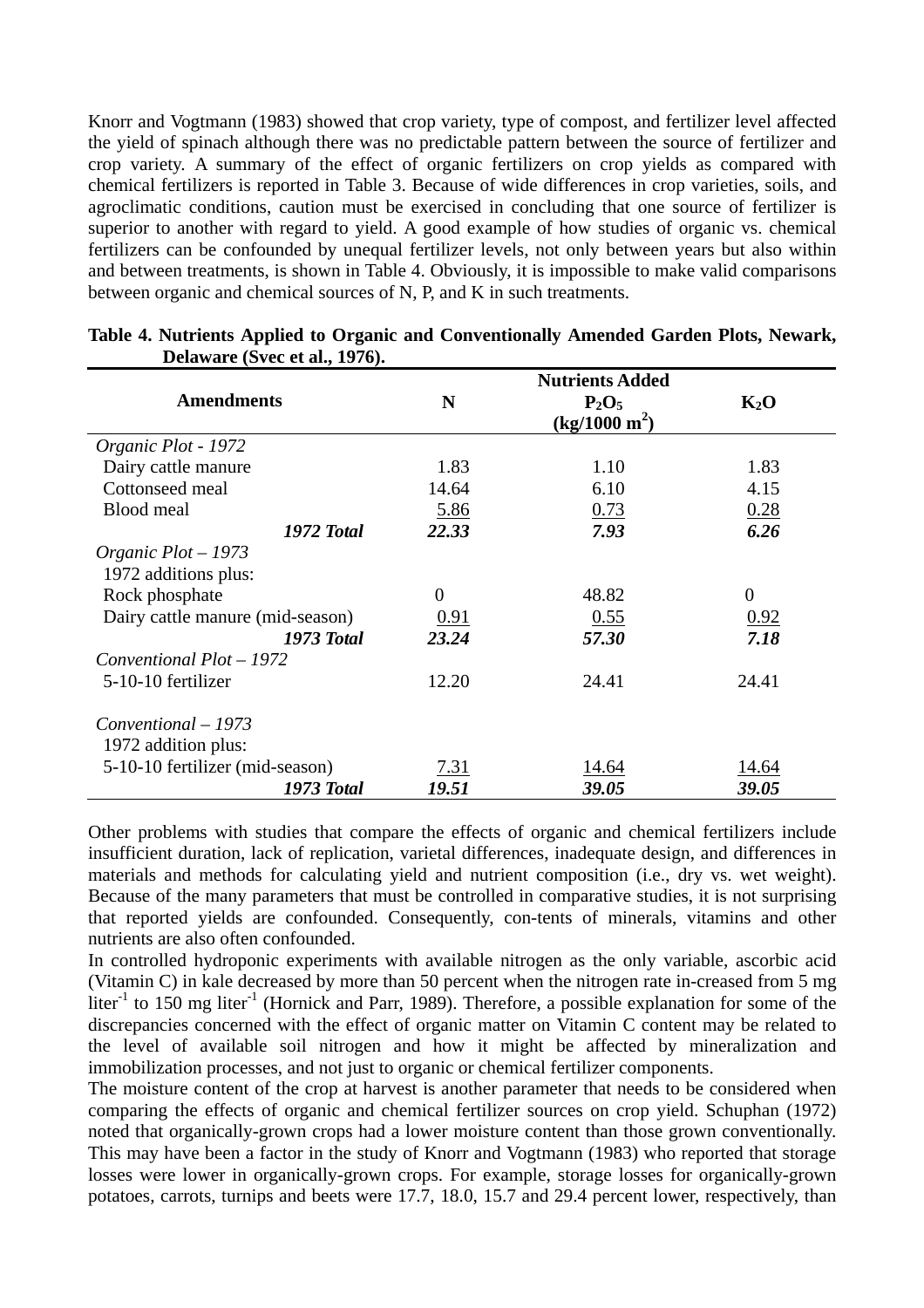for these same conventionally-grown crops. Thus, although the yields at harvest were similar, the lower storage 10sses resulted in higher after storage yields and starch contents for the organically-grown crops.

The effect of excess nitrogen on the nutritional quality of crops has received considerable study. Excess N can diminish taste and flavor, lower resistance to diseases (rust and downy mildew), lower resistance to insect damage (mites and aphids), and reduce the biological value of plant protein (Schuphan, 1972,1974; Knorr and Vogtmann, 1983; Linder, 1985).

Excess N also can reduce carbohydrate synthesis; the resulting lower content of glucose can affect taste and flavor. Moreover, glucose is required for ascorbic acid synthesis, and the ascorbic acid content decreases in crops as available fertilizer nitrogen increases (Hornick and Parr, 1987).

Suppression of soil-borne plant pathogens by organic amendments, such as animal manure or compost, probably results from the introduction of beneficial microorganisms that are antagonistic to and/or competitive with the indigenous soil microbial population (Lumsden et al., 1982). The often reported increase in resistance to insect damage may be the result of a lower moisture content and resultant thicker cell walls, which would impede penetration by certain insects.

### **Research Needs**

Many factors can affect the nutritional quality of crops both before and after harvest. Table 5 lists factors that can be controlled, such as duration of the experiment, crop and crop cultivar, statistical design, postharvest handling and storage conditions. It also lists those that are difficult to control such as climate, soil type, and disease and insect resistance.

| <b>Controllable</b>                                  | <b>Difficult to Control</b>                  |  |  |
|------------------------------------------------------|----------------------------------------------|--|--|
| <b>Preharvest</b>                                    |                                              |  |  |
| Duration                                             | Soil type                                    |  |  |
| Crop                                                 | Climate (light, rain, temperature, humidity) |  |  |
|                                                      | Disease, insects                             |  |  |
|                                                      | Organic matter (crop and animal residues)    |  |  |
| Replication                                          |                                              |  |  |
| Statistical design                                   | Planting date                                |  |  |
| Sampling (plant part, etc.)                          | Harvest date                                 |  |  |
| <b>Postharyest</b>                                   |                                              |  |  |
| Storage conditions                                   |                                              |  |  |
| Post-harvest processing                              |                                              |  |  |
| Taste/sensory evaluation panels                      |                                              |  |  |
| Nutritional analyses/health aspects/ bioavailability |                                              |  |  |
| studies                                              |                                              |  |  |

### **Table 5. Factors Affecting the Nutritional Quality of Crops.**

In many of the studies that compared the effects of organic and chemical fertilizers, certain controllable factors were, in fact, not controlled. Thus, it is almost impossible to make valid and meaningful comparisons. The variable effects of these factors need to be accounted for in any experimental design. The two most important considerations are (1) to evaluate the effect of soil cultural and management practices on the nutritional quality of crops and (2) to assess the effect of these practices on the bioavailability of food nutrients after ingestion by humans and animals. Even if no significant differences are found for the first, we must not assume that there are no differences in the second.

A multi-disciplinary approach is needed to assess the interaction of soil quality and human nutrition. This research should involve soil scientists, plant breeders, and human nutritionists. Such studies should focus on a wide range of growth factors that arc important in both plant and animal nutrition, not just a few vitamins and mineral nutrients. Moreover, the analyses should be conducted using the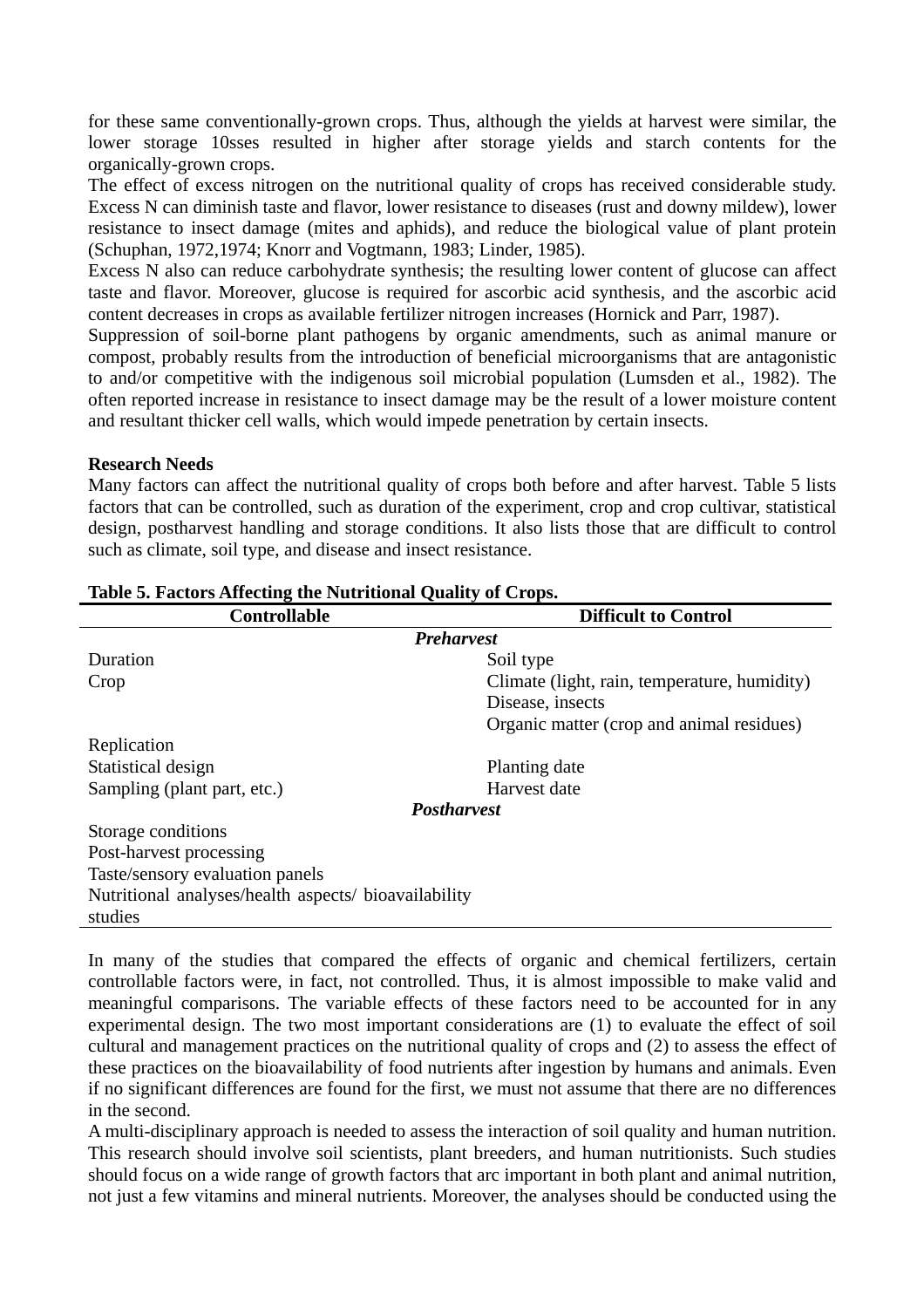most current methods and analytical techniques. The possible existence and significance of linkages between soil quality and the health status of humans and animals need to be thoroughly explored using the most sophisticated means available. If improving soil quality could enhance the nutritional quality and bioavailability of foods, such information would find an immediate beneficial application in areas where foods are locally produced and consumed, and in Third World countries where diets are generally non-diverse and mainly comprised of cereal and vegetable crops.

#### **References**

- Albrecht, W.A. 1975. The Albrecht Papers. Charles Walters, Jr. (ed.) Acres U.S.A. Raytown, Missouri.
- Clancy, K.L. 1986. The role of sustainable agriculture in improving the safety and quality of the food supply. Amer. J. Alternative Agric. 1:11-18.
- Dietz, J.M. and J.W. Erdman. 1989. Effects of thermal processing upon vitamins and proteins in foods. Nutrition Today 24(4):6-15.
- Hansen, H. 1981. Comparison of chemical composition and taste of biodynamically and conventionally grown vegetables. Qualitas Plantarum - Plant Foods Hum. Nutr. 30:203-211.
- Harris, R.S. 1975. Effects of agricultural practices on foods of plant origin. p. 33-57. In R.S. Harris and E. Karmas (ed.) Nutritional Evaluation of Food Processing. 2nd ed. AVI Publishing Co., Westport, Connecticut.
- Haworth, F. 1961. The effects of organic and inorganic nitrogen fertilizers on the yield of early potatoes, spring cabbage, leeks and summer cabbage. J. Hort. Sci. 36:202-215.
- Hornick, S.B. and J.F. Parr. 1987. Restoring the productivity of marginal soils with organic amendments. Amer. J. Alternative Agric. 2:64-68.
- Hornick, S.B. and J.F. Parr. 1989. Effect of fertilizer practices on the nutritional quality of crops. In Agricultural Alternatives and Nutritional Self-Sufficiency. Proceedings of the Seventh IFOAM Conference. International Federation of Organic Agriculture Movements, Tholey-Theley, Germany.
- House, W.A. and R.M. Welch. 1984. Effects of naturally occurring antinutrients on the nutritive value of cereal grains, potato tubers, and legume seeds. p. 9-35. In R.M. Welch and W.H. Gabelman (ed.) Crops as Sources of Nutrients for Humans. Pub. No. 48. Soil Sci. Soc. Amer., Crop Sci. Soc. Amer., and Amer. Soc. Agronomy, Madison, Wisconsin.
- Kader, A.A. 1987. Influence of preharvest and postharvest environment on nutritional composition of fruits and vegetables. p. 18-32. In B. Ouebedeaux and F.A. Bliss (ed.) Horticulture and Human Health: Contribution of Fruits and Vegetables. Prentice-Hall, Englewood Cliffs, New Jersey and Amer. Soc. Horticultural Sci., Alexandria, Virginia.
- Kansal, B.D., B. Singh, K.L. Balaj, and G. Kaur. 1981. Effects of different levels of nitrogen and farmyard manure on yield and quantity of spinach (*Spinacea oleracea* L.) Qualitas Plantarum - Plant Foods Hum. Nutr. 31:163-170.
- Keipert, K., A. Wedler, and G. Overbeck. 1991. Horticultural Abstracts 61(1):11-12.
- Knorr, D. and H. Vogtmann. 1983. Quality and quantity determination of ecologically grown foods. p. 352-381. In D. Knorr (ed.) Sustainable Food Systems. AVI Publishing Co., Westport, Connecticut.
- Lairon, D., N. Spitz, E. Termine, P. Ribaud, H. Lafant, and J. Hauton. 1984. Effect of organic mineral nitrogen fertilization on yield and nutritive value of butterhead lettuce. Qualitas Plantarum - Plant Foods Hum. Nutr. 34:97-108.
- Lantz, E. M., H.W. Gough, and A.M. Campbell. 1958. Nutrients in beans, effects of variety, location and years on the protein and amino acid content of dried beans. J. Agric. Food Chem. 6:58-60.